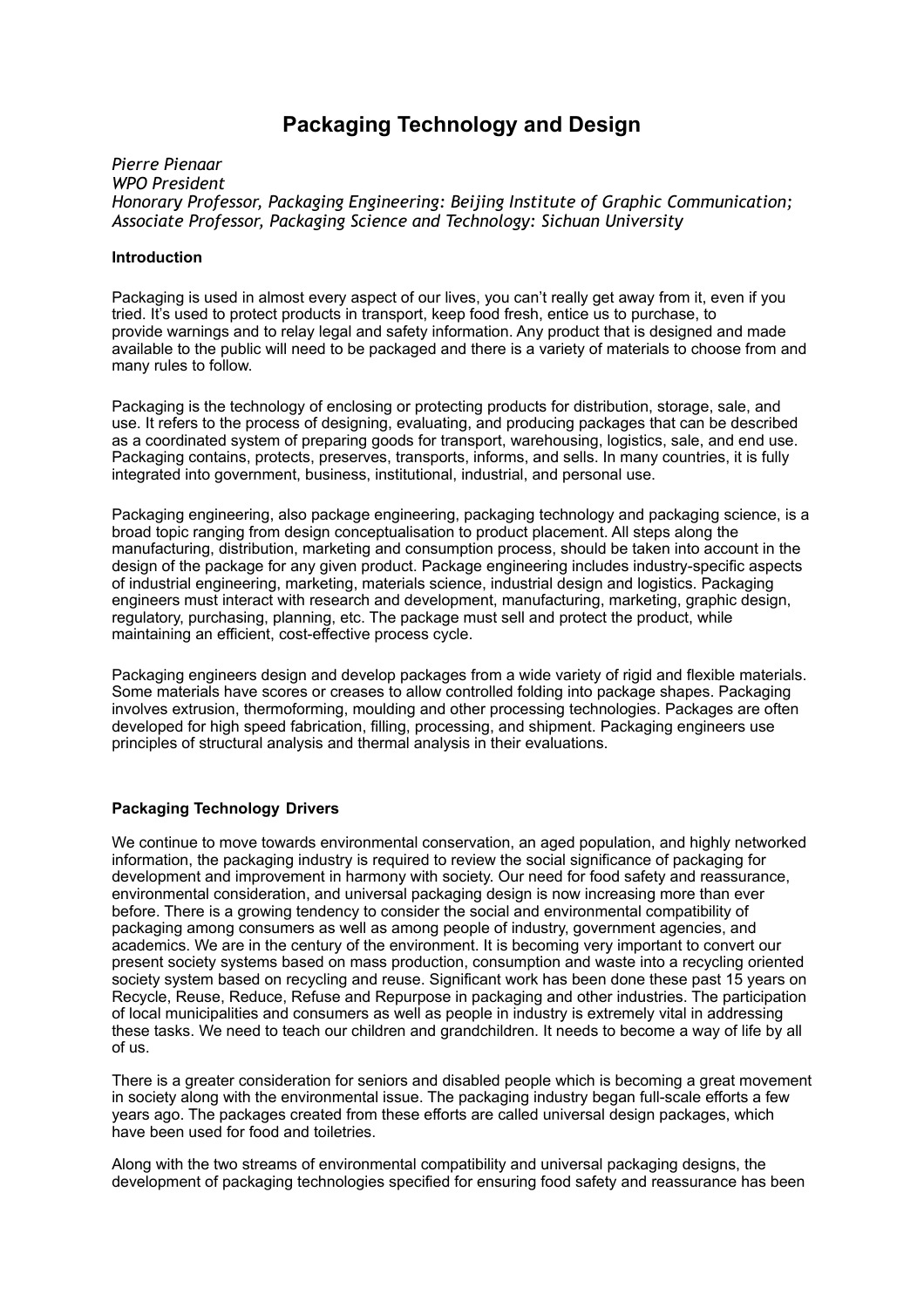advancing in recent years. In our society created by advanced computer network technology, quickly promoting the traceability of food and developing packages that indicate information about the food including expiration dates are required.

In our society, the development or improvement of packages has started to respond to the five streams of environmental conservation, consideration for seniors and disabled people, and food safety and reassurance.

We need to develop specific packaging technologies which includes packaging materials because, package design must help a product differentiate itself from the masses on the retail shelf, stimulate sales volume of mature product categories, and leave the consumer with a positive experience. The package is the "silent salesperson" sitting next to the competition; it must not only get the busy consumer's attention, but shout, "buy me!" To be successful in the market today, one must not only achieve this type of reaction with the package design, but the package must also function well and provide a positive, memorable experience for the consumer.

Those packs that have been developed for reducing the environmental load include Eco Inks (Aromafree Ink, Aqueous Printing Ink, and Soy Ink), and biodegradable plastics that decompose due to microorganisms in the ground or compost. In general, packaging materials complying with the needs of society are mainly created by improving or advancing existing technologies rather than by developing new technologies. What types of packages should be developed to address the 5R's by defining the recycle ratio and setting the numerical target goal for each product becomes a challenge that each enterprise is to address as a priority.

Since consumer participation becomes extremely important in environmental considerations, packaging technologies must be developed or improved in accordance with standardisation efforts, such as establishing related laws and regulations, and the quantification of the LCA technique**.**  Although we may not want laws to inhibit pro-activity, we do need them for control, adherence and consistency.

## **Technologies considering seniors and disabled people**

Packaging considering seniors and the disabled, as represented by universal or accessible design, must be designed for everyone to easily use, irrespective of age, capability and lifestyle. Packaging has responded to these requirements by improving or advancing existing technologies, such as convenience for everyone to use e.g., notched paper containers for drinks, easy-to-grip bottles provided with an indentation for easily grasping the plastic bottle, and package containers with notched sides so users can differentiate similar package containers from each other to prevent improper use.

Another equally important aspect is improving the technology for tamper-proof seals that can easily detect the breaking of the seal or opening of the package to guarantee a hermetically sealed packaged container, and child-resistant technology to prevent children from easily manipulating packages consciously or unconsciously.

The evaluation method for universal and accessible designs and the standardisation of design guidelines considering seniors and disabled people are now important elements for developing or improving packages.

More recently accessible designs have done extremely well on the world stage, this trend will continue along with packaging that focusses on Save Food. The global community is the driver of these developments and is most encouraging.

#### **Technologies for highly functional packages**

There are many highly-functional packages developed particularly for food safety and reassurance.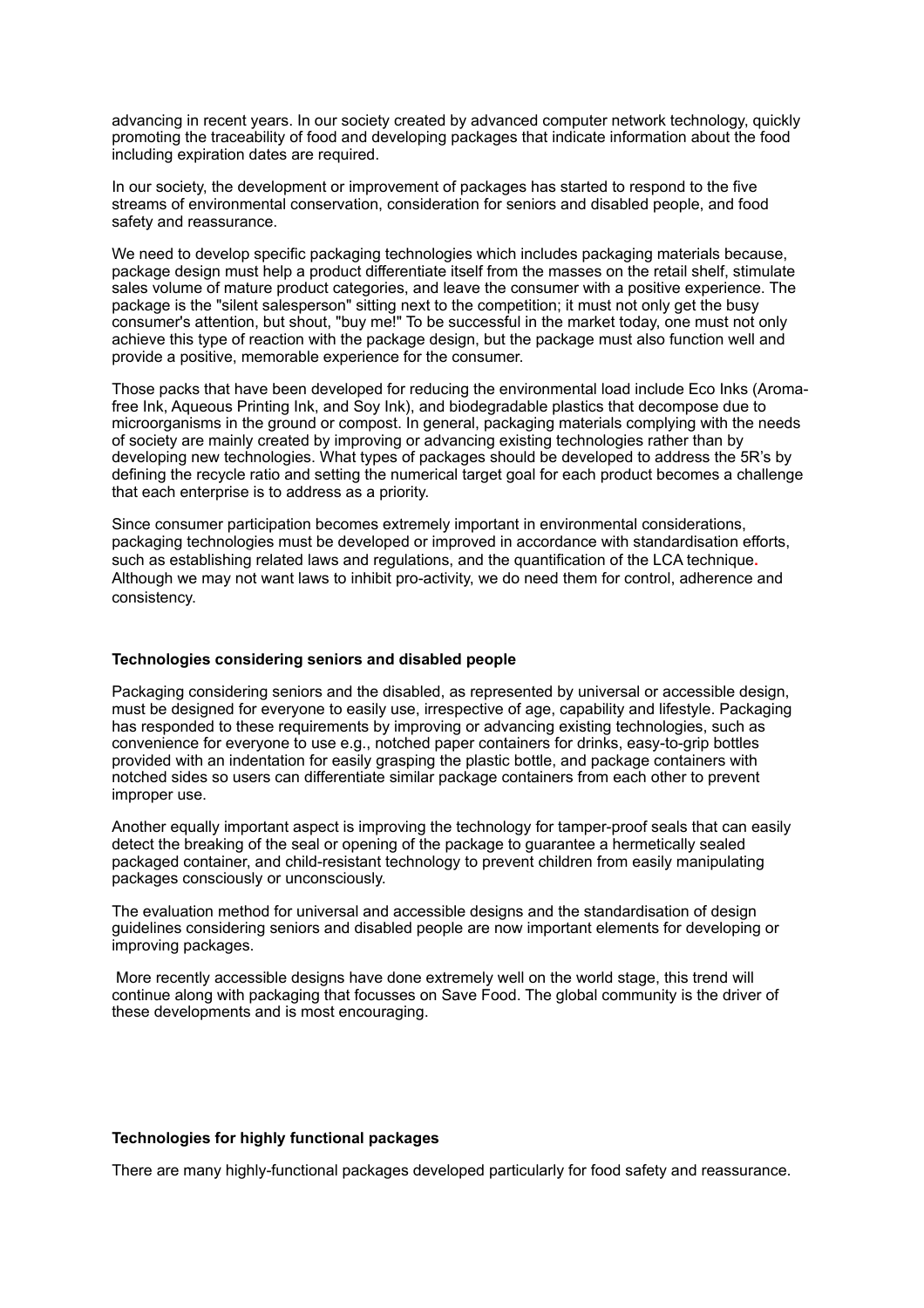In paper manufacture and paper boards, the development or improvement of technologies is advancing for producing paper containers which can be used for liquid, replacing conventional cans, bottles, and plastic bottles. The same for producing paper-made cushion materials, paper-laminated cans, heat insulating paper cup, paper containers water-proof-processed at edge faces, non-staple cardboards, pulp moulds, and micro flute packaging. In transport packaging, functional cardboard is under development including cardboard that is recyclable, excludes moisture, conducts electricity, and is waterproof, corrosion proof, and insect proof.

The development of technologies concerned with food safety and reassurance is remarkable in plastics. Representative technologies relate to active and intelligent packages. The active package itself reacts with the environment to change its attributes, thus improving the quality, safety, expiration date, and usability of packaged contents. The intelligent package has mechanical, electrical or scientific monitoring and is able to display changes in the quality of its packaged contents over time. The technological development or improvement of packaging is advancing with light-blocking film, transparent and evaporated film, nanocomposites, passive packages, microwavable containers, retort-related containers, and more.

In metal products, an embossed can has been developed which has a rugged part on the can body to make it distinctive in terms of both design and printing. In addition, the developed products include resin laminated cans, diamond-shaped pattern cans, and resealable cans.

In glass products, the representative packages are ultra-lightweight bottles developed as a container friendly to the environment and compatible with our recycling society, and UV-cut transparent bottles that protect their contents by blocking harmful ultraviolet rays. The development of technologies for these packages is still progressing. The greatest attention in this field is focused on the manufacture of bottles using cullet made from recycled broken bottles with a ratio of over 90%.

The advancement or improvement of other packaging technologies is well under way to respond to the various streams of environmental conservation, considering seniors and disabled people, and food safety and reassurance. Further improvement has been made in the technologies of the existing aseptic fill system, foreign-matter-detection, soft-X-ray inspection, marking, in-mould labels, in-line blow fill, shrink labels, and blow-off.

#### **Packaging technology education**

Education is fundamental to development. It is both a human right and an investment for sustainable development. Education enables people to live healthier and more productive lives: a path to maximise individual potential, extend freedoms, build capabilities and open up opportunities. The benefits of education within the packaging industry remain particularly strong. Evidence highlights that for education to enhance economic growth, students are to be in a place of learning. Some [packaging](https://en.wikipedia.org/wiki/Packaging) engineers have backgrounds in other [science](https://en.wikipedia.org/wiki/Science), [engineering](https://en.wikipedia.org/wiki/Engineering), or [design](https://en.wikipedia.org/wiki/Design) disciplines while some have college degrees specialising in this field.

Formal packaging programs may be listed as package engineering, packaging science, packaging technology, etc. BE, BSc, MSc, M.Tech and PhD programs are available. Students in a packaging program typically begin with generalised science, business, and engineering classes before progressing into industry-specific technology related topics such as [shelf life](https://en.wikipedia.org/wiki/Shelf_life) stability, [corrugated box](https://en.wikipedia.org/wiki/Corrugated_box_design)  [design](https://en.wikipedia.org/wiki/Corrugated_box_design), [cushioning,](https://en.wikipedia.org/wiki/Cushioning) [engineering design,](https://en.wikipedia.org/wiki/Engineering_design) labelling regulations, [project management,](https://en.wikipedia.org/wiki/Project_management) [food safety,](https://en.wikipedia.org/wiki/Food_safety) [robotics](https://en.wikipedia.org/wiki/Robotics), [quality management,](https://en.wikipedia.org/wiki/Quality_management) [package testing](https://en.wikipedia.org/wiki/Package_testing), packaging machinery, [tamper-evident](https://en.wikipedia.org/wiki/Tamper-evident) methods, [recycling](https://en.wikipedia.org/wiki/Recycling), [computer-aided design,](https://en.wikipedia.org/wiki/Computer-aided_design) etc.

Education is also an essential part of responding to current and future challenges, rising inequalities within and between countries.

#### **Conclusion**

To be in the forefront of packaging design, it is imperative to consider cost effective packaging. To remain at the forefront and set the benchmark, one needs to be resolute in a lateral thinking approach.